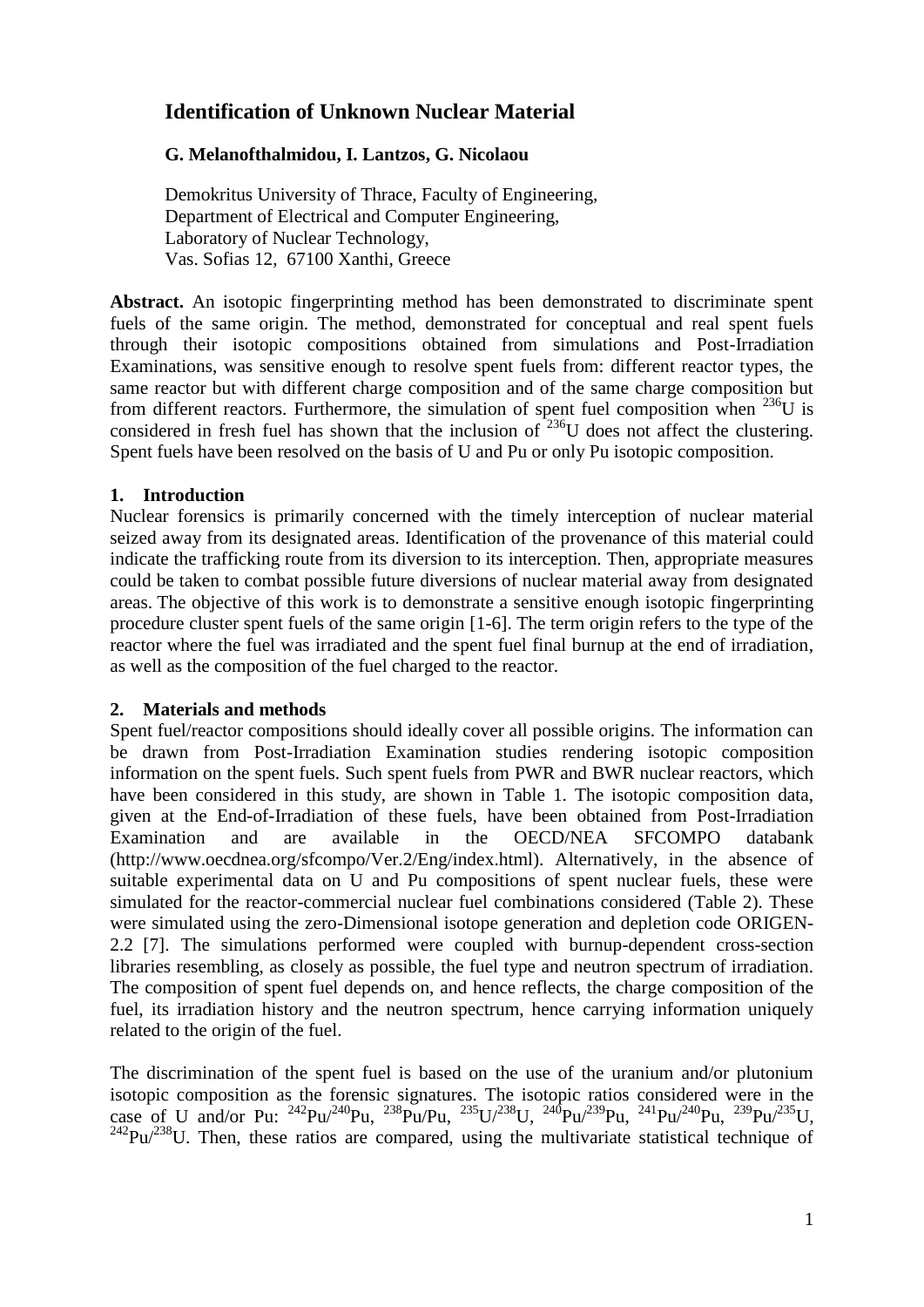factor analysis, in order to cluster on a 3D representation, spent fuel of the same origin, through their similarities and differences in the isotopic compositions [1,2].

| <b>Reactor</b>   |            | <b>Fresh fuel</b>          | <b>Burnup range</b> |
|------------------|------------|----------------------------|---------------------|
| name             | type       | (enrichment in $^{235}$ U) | (GWd/tU)            |
| Mihama-3         | <b>PWR</b> | 3.21%                      | $21 - 32.$          |
| Genkai-1         | <b>PWR</b> | 3.415%                     | 38.1, 38.7          |
| Calvert Cliffs-1 | <b>PWR</b> | 2.453%                     | $31 - 46$           |
| Calvert Cliffs-1 | <b>PWR</b> | 2.72%                      | 26, 33.17           |
| Calvert Cliffs-1 | <b>PWR</b> | 3.038%                     | $27 - 44$           |
| Monticello       | <b>BWR</b> | 1.87%                      | $44 - 55$           |
| Monticello       | <b>BWR</b> | 2.14%                      | $49 - 54$           |
| Gundremmingen    | <b>BWR</b> | 2.53%                      | $21 - 25$           |

Table 1. PWR and BWR UO<sub>2</sub> fuels considered from the SFCOMPO data bank.

Table 2. Simulated reactors, fuels and targeted burnup values.

| <b>Reactor</b> | <b>Fresh fuel</b>                                            | <b>Burnup range</b> |
|----------------|--------------------------------------------------------------|---------------------|
|                |                                                              | (GWd/tU)            |
| <b>PWR</b>     | $3 - 5\%$ <sup>235</sup> U                                   | $40 - 55$           |
| <b>PWR</b>     | $3.5\%$ $^{235}U + Gd$                                       | $40 - 55$           |
|                | thermal MOX $[95\% \text{ U}$ depleted, 5% Pu <sup>*</sup> ] | $35 - 50$           |
|                | MTR high enriched (90 % $^{235}$ U)                          | $100 - 300$         |
|                | MTR low enriched $(25\%$ <sup>235</sup> U)                   | $50 - 100$          |
| <b>BWR</b>     | $UO_2$ , 2.5 - 4% $^{235}U$                                  | $20 - 40$           |
|                | $2.75\%$ $^{235}$ U + Gd                                     | $20 - 40$           |
| <b>CANDU-N</b> | natural U                                                    | $4 - 10$            |
| <b>CANDU-S</b> | slightly enriched $UO_2$ , 1 - 2% <sup>235</sup> U           | $7 - 30$            |
| <b>LMFBR</b>   | MOX [74% U depleted, $25\%$ Pu <sup>*</sup> ]                | $60 - 100$          |

\*isotopic vector of plutonium 238:239:240:241:242 was 1.4:55:25.3:13.3:5.

## **3. Results**

In Fig. 1a, the ten reactor-spent fuel combinations considered in Table 2, are clustered together on the basis of their similarities in their isotopic composition. Hence, they are clustered together according to the reactor type where the fuels ware irradiated and their charge composition. The fuels are clearly resolved between them. In order to improve the resolution of the graph displayed, the MTR fuels are removed, revealing clearly the U and UGd fuels from the PWR, BWR, LMFBR and CANDU reactors (Fig. 1b).

Spent fuel compositions at EOI were simulated, using the code ORIGEN-2, for PWR and BWR uranium fuels with different charge compositions of  $^{235}$ U (3% - 5%) and  $^{236}$ U (0 or 0.6%). The purpose of these simulations was to assess if the inclusion of  $^{236}$ U in the charge composition of the fresh fuels would affect the clustering of their corresponding spent fuels in the frame of isotopic fingerprinting. The 3D plots, on the basis of the U and Pu isotope ratios, are shown in Figs. 2a & 2b for the PWR and BWR cases given in Table 2 respectively. The inclusion of  $^{236}$ U does not affect the clustering.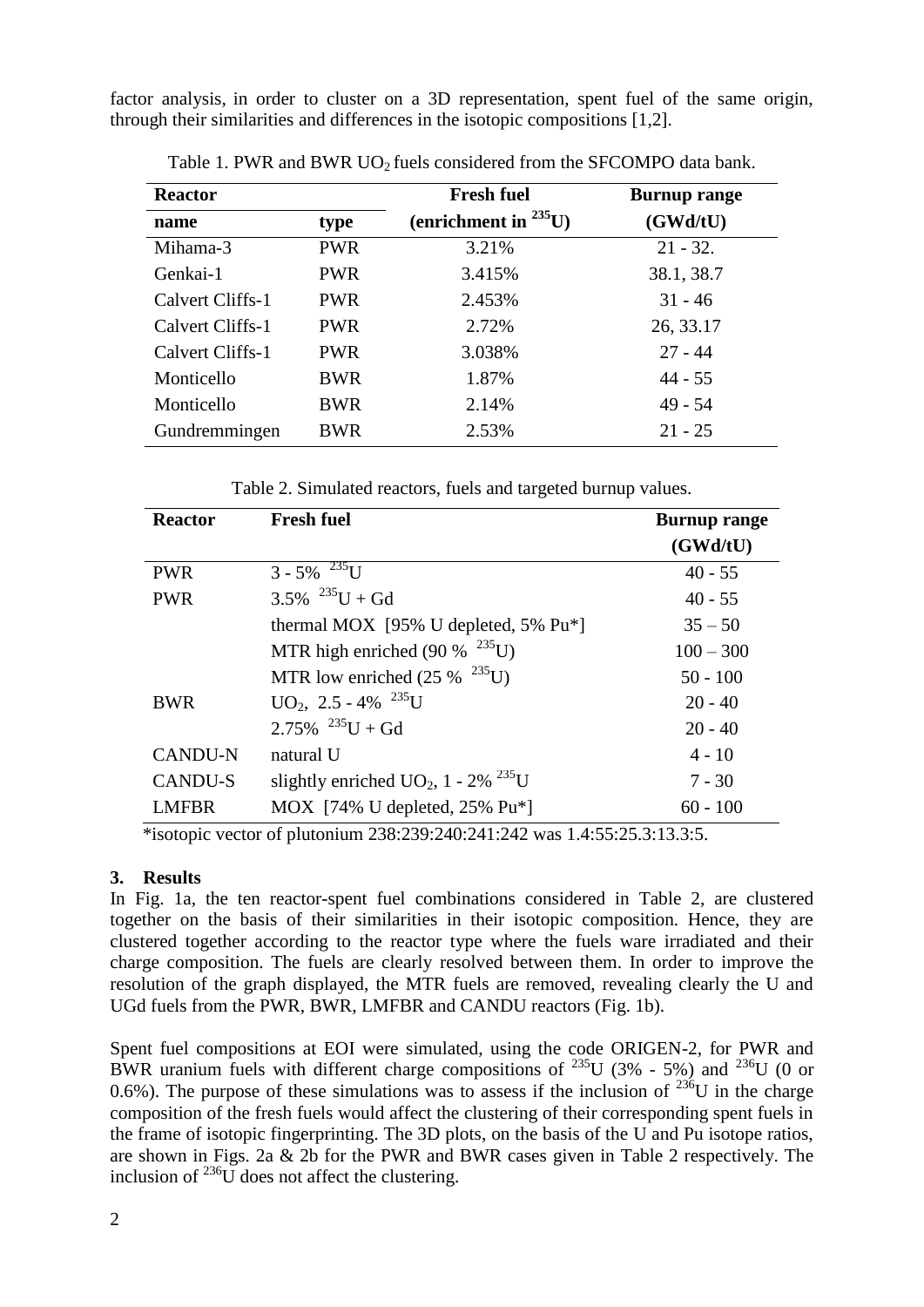

*FIG. 1. (a) The ten simulated spent fuels clustered on the basis of their U and Pu isotopic composition; (b) enhanced resolution of (a) with the MTR reactor cases removed.*



*FIG. 2. Spent fuel PWR (a) and BWR (b) cases with and without <sup>236</sup>U at charge.*

Sensitivity analysis has been carried out on the spent fuels from the SFCOMPO data bank given in Table 1, on the basis of their U and Pu isotopic compositions. The analysis has been carried out in the cases of PWR and BWR reactor/fuel combinations given in Table 1, differentiating well: (1) spent fuels from different reactor types (PWR and BWR), (2) spent fuels of different  $^{235}$ U enrichments from the same reactor; and (3) spent fuels of similar  $^{235}$ U enrichments from different reactors. Hence, the 3D plot on the mixing of PWR and BWR spent fuels from the SFCOMPO data bank shows a good discrimination between the fuels (Fig. 3a). Similarly, the sensitivity analysis carried out on the spent fuels from the SFCOMPO data bank (Table 1), on the basis of their Pu compositions has yielded a 3D plot on a mixing of the PWR and BWR spent fuels from the SFCOMPO data bank, showing a good discrimination between the fuels (Fig. 3b). The analysis again has differentiated well: (1) spent fuels from the different reactor types (PWR and BWR), (2) spent fuels of different  $^{235}$ U enrichments from the same reactor; and (3) spent fuels of similar  $^{235}$ U enrichments from different reactors.